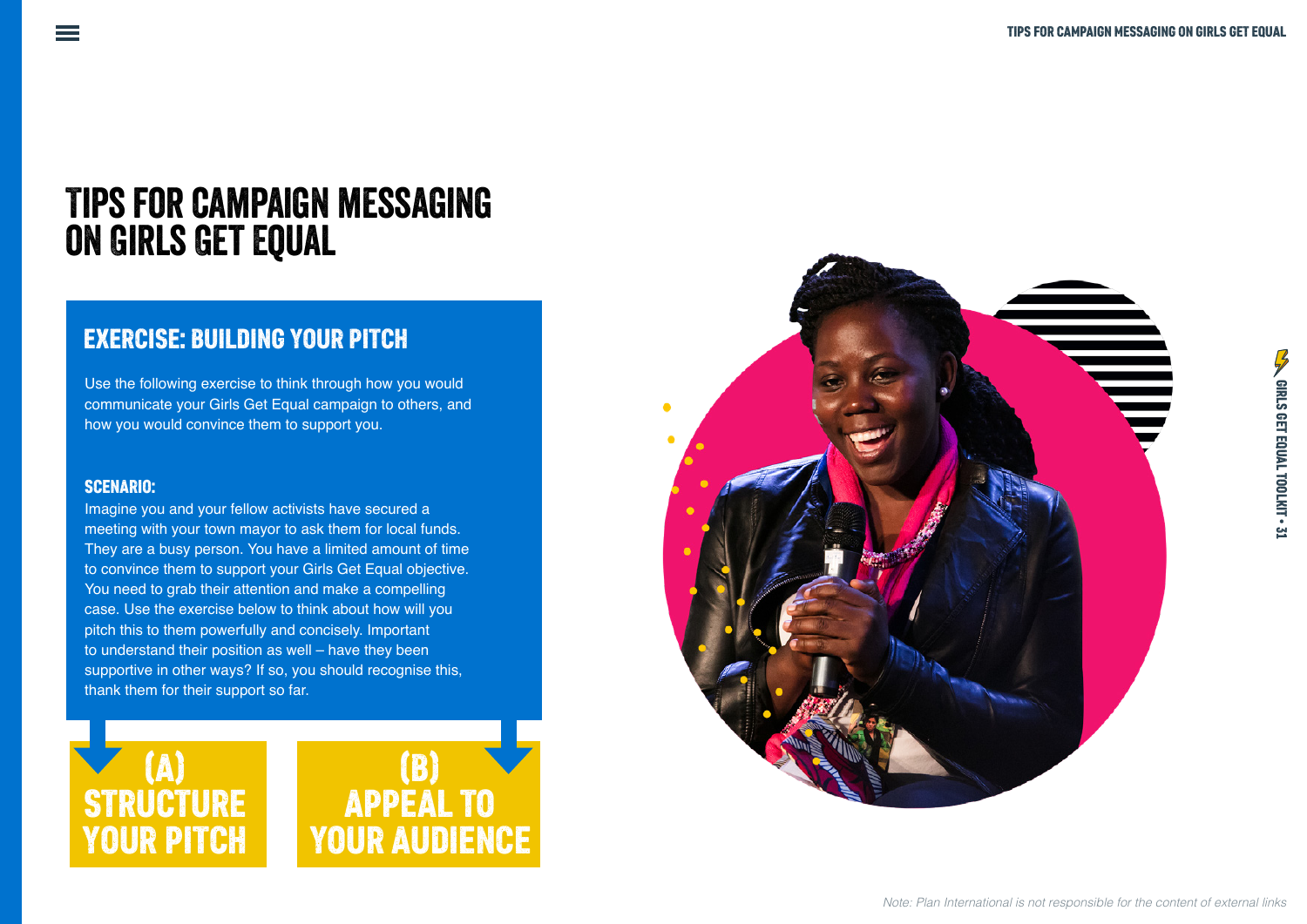# (A) STRUCTURE YOUR PITCH

**What is your campaign about?** *State your campaign goal – what is the world you want to create?*

**What needs to change and why is it so important?**  Situate your objectives within the wider context. It's important to *express the moral urgency of your envisioned change here*

**Why do they need to be involved?** *Why should they care? How are they affected?*

**What has already been achieved?** Examples of success stories and how they benefitted your target *audience. This is a good place to plug in your key facts.*

**What are the next steps?** *This is your call-to-action or your demand. What are your practical recommendations or actions for them to take?*  Be specific!

## REMEMBER

1

2

3

4

5

Don't forget to practice, practice, practice! The key to a successful pitch is timing, body language and content. Practice in front of the mirror, with a friend or record yourself on a phone.

# REMEMBER

DIFFERENT STAKEHOLDERS NEED DIFFERENT MESSAGES. Think about how you might tailor your messaging on each Girls Get Equal campaign demand depending on who you're engaging (e.g. friends, students, community leaders, politicians and ministers etc.) Always try to frame it in terms of their interests – why should they care? What's in it for them?

There are many other stakeholders to whom you can pitch your Girls Get Equal campaign. Refer back to the section on How to conduct an analysis of your Girls Get Equal context to remind yourself who you need to target.

#### A FELLOW STUDENT OR FRIEND

How does this issue impact their civic and political rights? How is this impacting their daily lives? How will joining your Girls Get Equal campaign benefit them?

#### A COMMUNITY LEADER

How will supporting your campaign benefit the community? How will your campaign contribute to the overall development and prosperity of the community? You might even consider, how will your campaign benefit the community leader/ council itself?

#### A POLITICIAN OR DECISION-MAKER:

How will supporting your campaign advance their political agenda? How will this help them deliver their promises to the public? How will this help them uphold the national, regional and international policies and legal frameworks to which they are bound?

#### A PRIVATE COMPANY

How will supporting your campaign increase their profit margins? How will supporting your campaign help them to meet their [corporate social](https://www.mckinsey.com/featured-insights/leadership/making-the-most-of-corporate-social-responsibility)  [responsibility](https://www.mckinsey.com/featured-insights/leadership/making-the-most-of-corporate-social-responsibility) (CSR) requirements?

# HELPFUL TOOLS

Here are some great tools to help you pitch your Girls Get Equal campaign to others:

- The [Story of Self, Us and Now](https://beautifulrising.org/tool/story-of-self-us-and-now) is a time-tested storytelling tool for powerful and persuasive messaging. Here's a [worksheet](http://marshallganz.usmblogs.com/files/2012/08/Public-Narrative-Worksheet-Fall-2013-.pdf) to help guide you.
- **•** Here's a really useful article on how to create powerful [messaging for campaigns.](https://medium.com/@ippf/reframing-the-debate-how-language-changes-hearts-minds-89212f0f5727)
- Check out this Girls Get Equal blog on how to [communicate effectively](https://plan-international.org/girls-get-equal/how-communicate-effectively).
- **Check out MobLab's [Campaign Accelerator resources](https://mobilisationlab.org/wp-content/uploads/2019/03/CA-plan-pitch-final.pdf)** for narrative building and pitching your campaign (pages 229-234).
- **Plan International's [Advocacy Toolkit](https://bit.ly/3aBsPvL) pages 60-63.**
- Pitching tools and public speaking tips on page 13 of [FRIDA Resource Mobilisation Toolkit](https://youngfeministfund.org/wp-content/uploads/2017/11/FRIDA-RM-Toolkit-2017.pdf)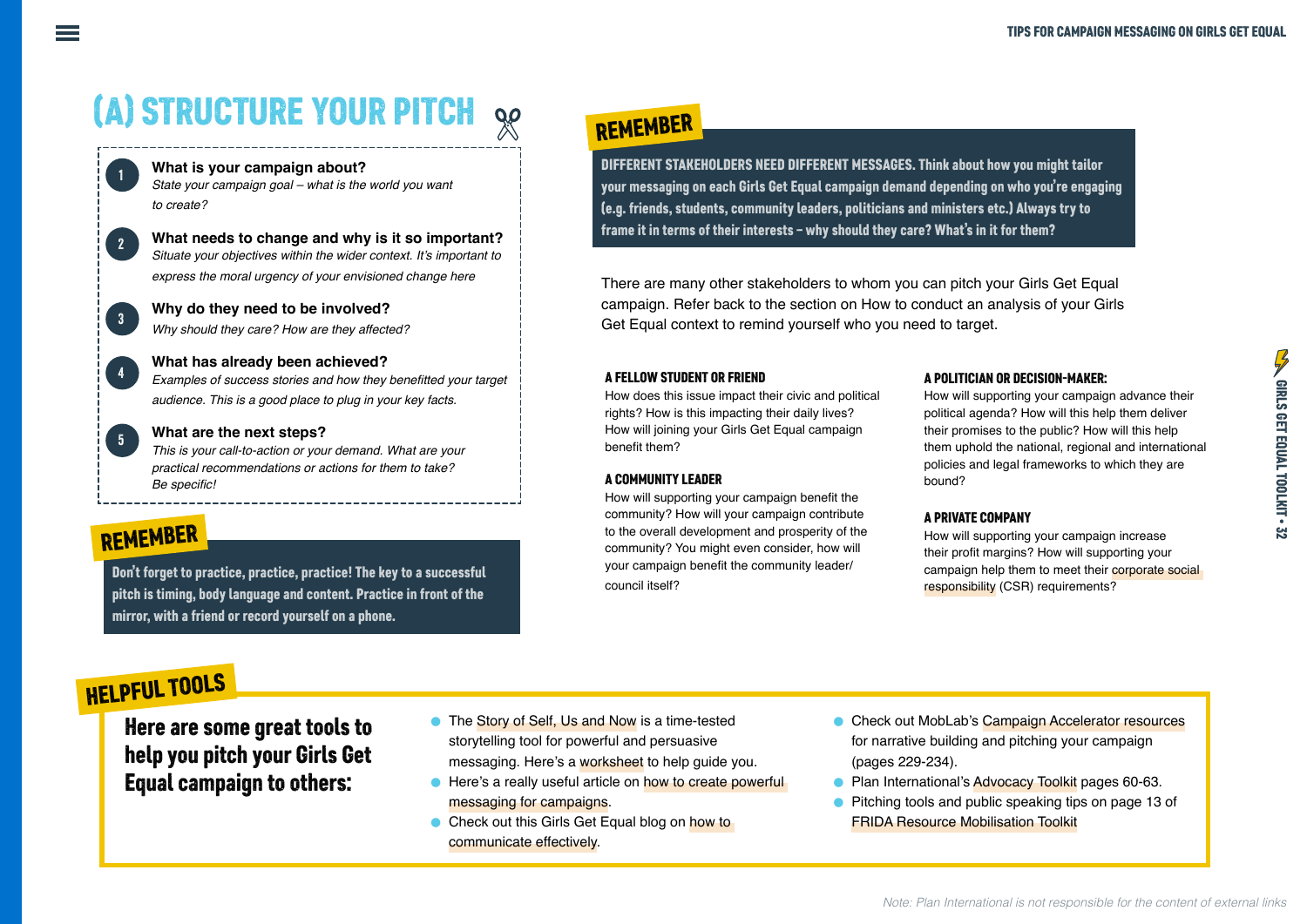# (B) APPEAL TO YOUR AUDIENCE

## THE HEAD

WHAT CAN CHANGE? *Deliver your key facts and stats. Tell them inspiring examples/ evidence of what is possible.*

#### THE HANDS WHY SHOULD THEY CARE?

Convey the moral urgency! What *is the situation and what needs to change?*

# TRY IT!

Using the Head, Heart and Hands tool, think about how you might communicate your Girls Get Equal campaign to your stakeholders that you identified earlier on page 23. This doesn't need to be longer than 1 page.

#### **GIRLS GET EQUAL DEMAND:** Freedom in Public **EXAMPLE STAKEHOLDER:** Public transport operators EXAMPLE COUNTRY: Malawi

**HEAD:** Did you know that X% of girls and young women experience sexual harassment on public transport in [your town/city] every day? [Insert your own case study or facts]…

**HEART:** Girls and women in Malawi are denied the space and opportunity to move in public without fear of harassment or violence. These girls and women are your customers, your sisters, aunts, cousins etc. [You could use quotes from girls and women or real-life examples here]. As custodians of this town/city, you could be champions of change – making the town/city safer for girls and women! In a safer town/city, everyone benefits...

**HANDS:** In cities like Lilongwe, there are examples of public transport operators (e.g. bus drivers) who have formed ally-ship collectives with each other to call-out sexual harassment and report perpetrators to local authorities #NotOnMyBus. Transport providers who are part of these collectives witness more girls and women using their services because they feel safer. As a result, we see reports of increased profit for those transport providers and reports of girls and women feeling safer. We want to partner with you to form such an ally-ship collective! Are you with us?

#### PRINTABLE TEMPLATE

THE HEART WHY SHOULD THEY CARE?

Convey the moral urgency! *What is the situation and what needs to change?*

#### *Note: Plan International is not responsible for the content of external links*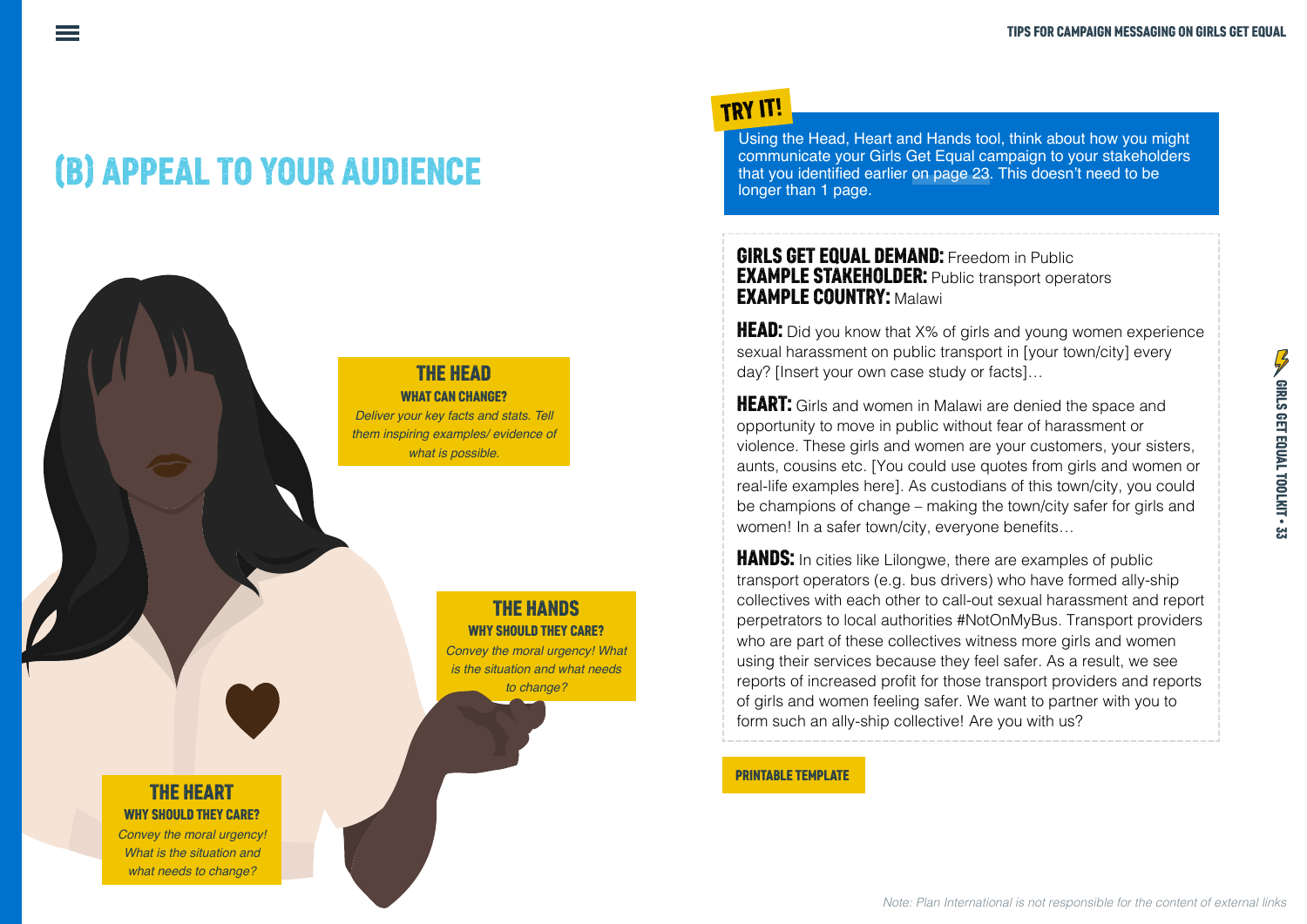#### First, ask yourself these questions:

- **B** Why are you communicating with people? Is it to mobilise the public? To raise awareness? To pressure a target?
- **B** Who is your target audience? How well informed are they about your cause? What techniques will capture their attention?
- **B** What channels are they on? What communication or media platforms have the widest reach within your context – this could include:
- o Social media platforms like Twitter, Instagram, TikTok, YouTube or Facebook
- o Radio or podcasts
- **O** Traditional media like print or television

#### Now, here are some methods you might consider:

- ā Sharing or posting strong-evidence based stories, blogs, infographics, videos. Or creating engaging TikToks, Snapchats and Instastories.
- Radio or podcasts might be more effective in some contexts.
- You might consider partnering with other activists, groups or networks who already have strong communication outreach.
- **•** For advice on using the media, what makes a good story and how to get noticed, check out pages 112-123 of [Plan International's](https://bit.ly/3aBsPvL)  [Advocacy Toolkit](https://bit.ly/3aBsPvL)

**Check out the [Girls Get Equal Activist Hub](https://plan-international.org/girls-get-equal/activist-hub) for tips and tools!**

### TIPS FOR STRATEGIC COMMUNICATIONS FREE TOOLS FOR CREATIVE COMMUNICATIONS

| CANVA                                                                                                                    |  | <b>BUFFER</b>                                                                                                                        | <b>BUFFER</b> |
|--------------------------------------------------------------------------------------------------------------------------|--|--------------------------------------------------------------------------------------------------------------------------------------|---------------|
| Canva's drag-and-drop features and professional<br>layouts lets you to easily design stunning graphics and<br>documents. |  | Schedule, publish and analyse all your social media<br>posts.                                                                        |               |
|                                                                                                                          |  |                                                                                                                                      |               |
|                                                                                                                          |  | A video editor that enables easy trimming and merging                                                                                |               |
| Facebook tools for nonprofits                                                                                            |  | of video clips and into video stories with music,<br>stickers, filters and subtitles.                                                |               |
| STORIFY NATIONAL RESIDENCE STORIFY.COM                                                                                   |  |                                                                                                                                      |               |
| Social network service that lets you create stories or                                                                   |  | STATISTA COMPARE STATISTA.COM                                                                                                        |               |
| timelines using social media like Twitter, Instagram and                                                                 |  | A searchable portal to multiple statistics databases all                                                                             |               |
| Facebook.                                                                                                                |  | over the world.                                                                                                                      |               |
|                                                                                                                          |  | <b>WEVIDEO</b>                                                                                                                       |               |
| A social media management system.                                                                                        |  | User-friendly, cloud-based video editing platform with<br>advanced tools, such as animation, voice over, and clip<br>transformation. |               |
|                                                                                                                          |  |                                                                                                                                      |               |
| User-friendly photo editing platform that enables you to                                                                 |  | EVENTBRITE                                                                                                                           |               |
|                                                                                                                          |  |                                                                                                                                      |               |

embed text upon photos, apply watermarks and create Event and ticket management tool.

photo collages.

MAILCHIMP ................................................[MAILCHIMP.COM](https://mailchimp.com)

E-mail marketing management service.

| <b>WETRANSFER</b> | <b>WETRANSFER.COM</b> |
|-------------------|-----------------------|

Share large files and documents with others.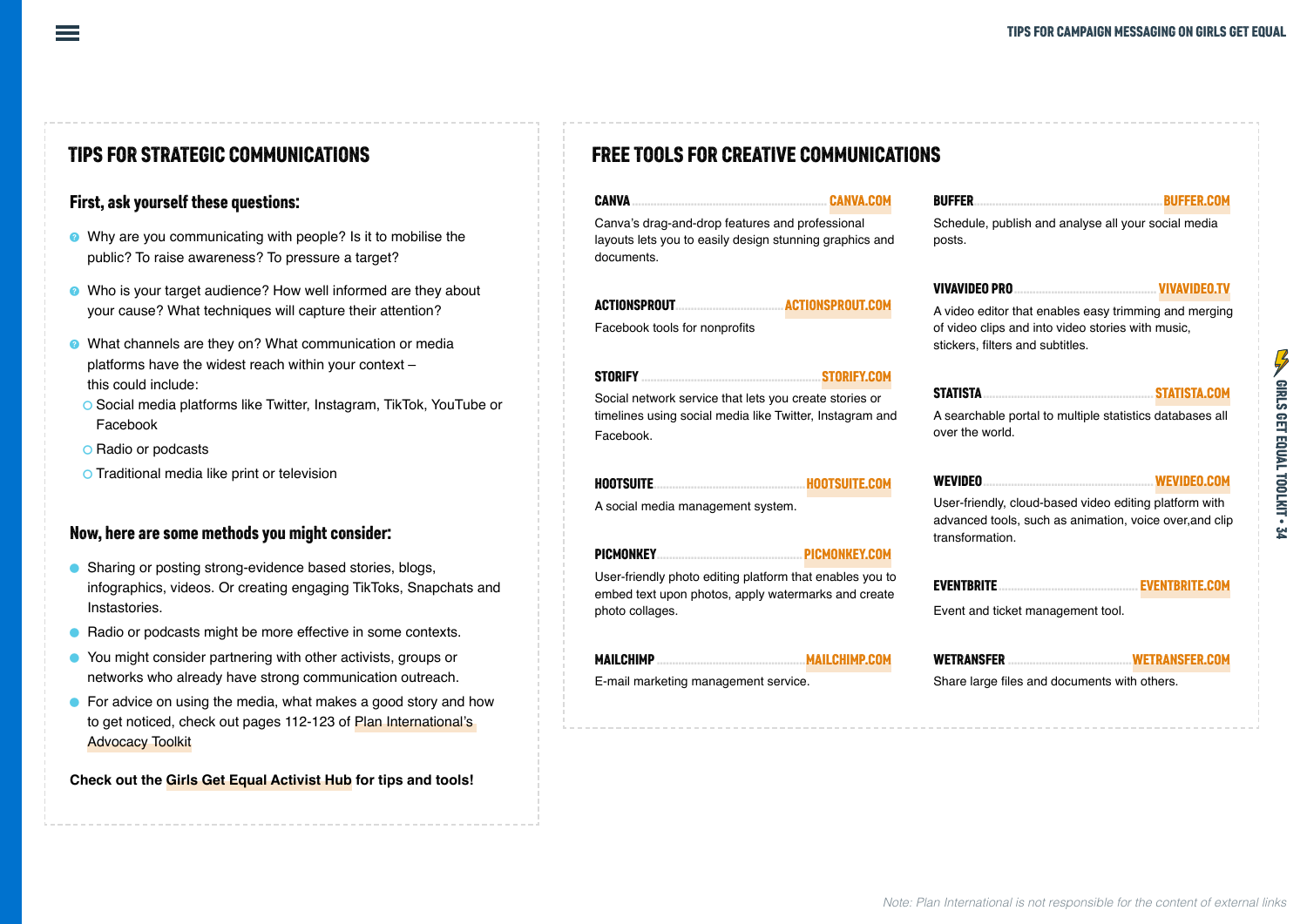# How to work with others

Girls Get Equal runs on the power of collective action of diverse, girland youth-led movements for gender equality!

Based on the stakeholders you've already identified for your Girls Get Equal campaign above, you can think about how you might create alliances or partnerships with those who share your vision or goals.

Collaboration, networking and a large supporter base increases your chances of achieving your campaigning objective.

#### REASONS TO BUILD PARTNERSHIPS WITH OTHER

- ā Share skills, resources, knowledge and experience from diverse people. *They may have something you need and you may have something to offer them.*
- Pool your financial and human resources.
- Reduces chances of duplication or competition in your local context.
- Safety and strength in numbers.
- Enhances the credibly and power of your Girls Get Equal campaign.

# WHO CAN YOU PARTNER WITH?

Depending on your context and goals, strategic collaborations could be with peer youth groups or organisations, civil society organisations, local or national governments, local or national NGOs, UN bodies or even private businesses.

#### IDENTIFY YOUR ALLIES

Do some research on other groups, networks and/or organisations who share you vision and campaign goal. Reach out (if it is feasible and safe to do so) and decide how best to work together!

| • HOW TO MAP YOUR NETWORKS (AND POTENTIAL COLLABORATION INITIATIVES)         |  |
|------------------------------------------------------------------------------|--|
| O Plan International's toolkit for Diverse and Empowered Girls PAGE 128      |  |
| O FRIDA Young Feminist Fund's Resource Mobilisation Toolkit for Girls, Young |  |
|                                                                              |  |
|                                                                              |  |
| <b>GENERAL ADVICE ON BUILDING ALLIANCES AND PARTNERSHIPS</b>                 |  |
|                                                                              |  |
| <b>SOME ETHICAL CONSIDERATIONS</b>                                           |  |
|                                                                              |  |
|                                                                              |  |
|                                                                              |  |
|                                                                              |  |